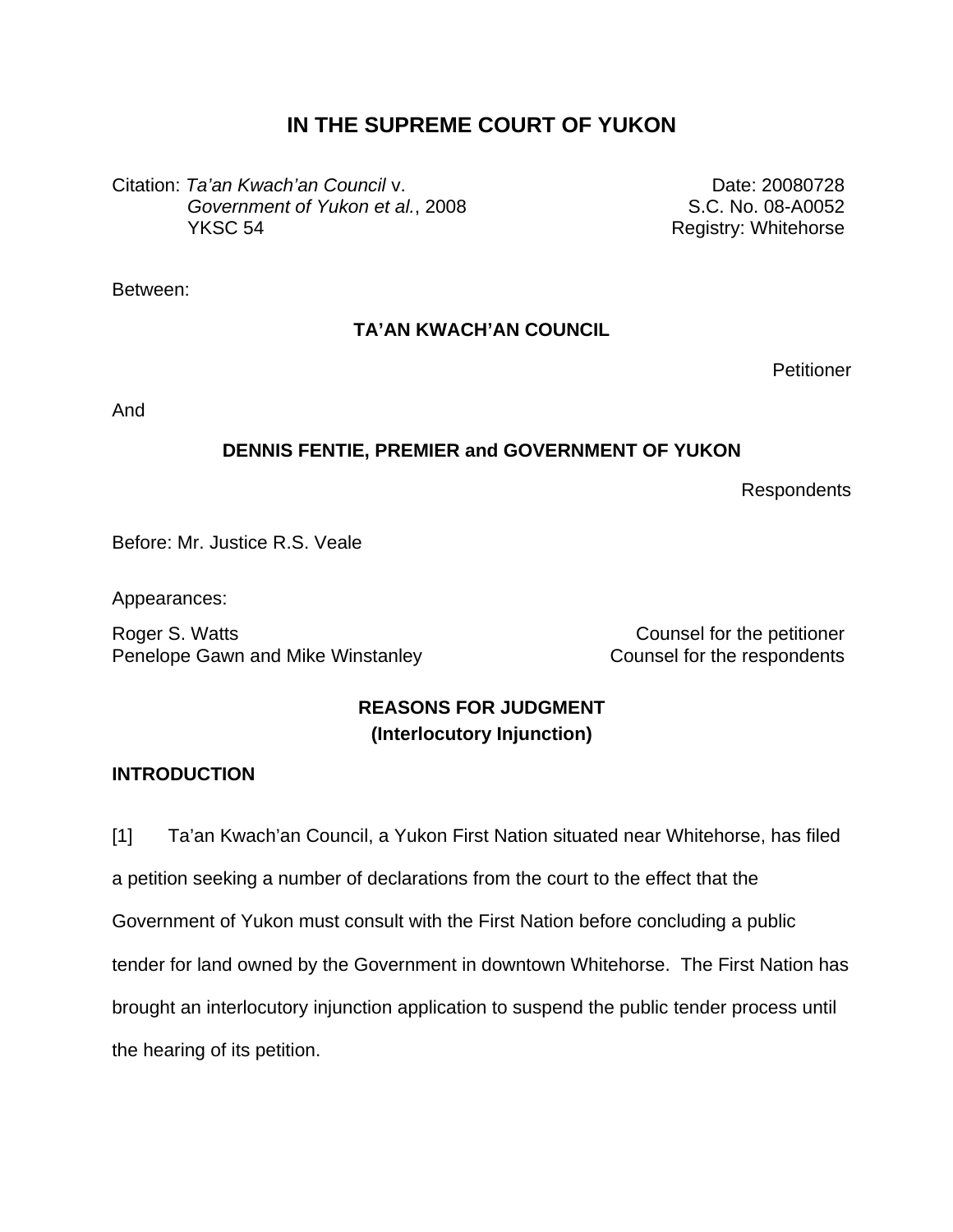[2] The facts in this case are based on an exchange of letters between the Chiefs of two Yukon First Nations and the Premier of Yukon regarding certain waterfront land and do not appear to be in great dispute, subject of course to interpretation. To that end, the court suggested that the parties proceed immediately to a hearing on the merits to avoid any further inconvenience that might be caused by any delay. The First Nation expressed interest but the Government of Yukon declined. To be fair, the Government of Yukon may have declined because of the late filing of submissions and authorities by counsel for the First Nation. An adjournment was offered but declined. Several dates are available in August and September for the hearing on the merits.

#### **FACTS**

[3] The Ta'an Kwach'an Council signed a Final Agreement with the Government of Canada and the Government of Yukon on January 13, 2002. In the Final Agreement, the Ta'an Kwach'an Council received, among other things, certain Settlement Lands along the Yukon River waterfront in downtown Whitehorse, in consideration of which the First Nation released its aboriginal claims, right, title and interest to Non-Settlement Land.

[4] On December 14, 2006, the Government of Yukon entered into an agreement of purchase and sale with the City of Whitehorse for Lots 23 and 40 (the waterfront land) close to a parcel of Ta'an Kwach'an Council Settlement Land. The waterfront land was originally held by third parties and was not available for selection in the land claim negotiations. Coincidentally, the Kwanlin Dun First Nation which is situate in the City of Whitehorse, also has Settlement Land close to the waterfront land.

[5] The two First Nations had expressed their interest in acquiring the waterfront land to the City of Whitehorse in 2004 and they subsequently met with Premier Fentie in April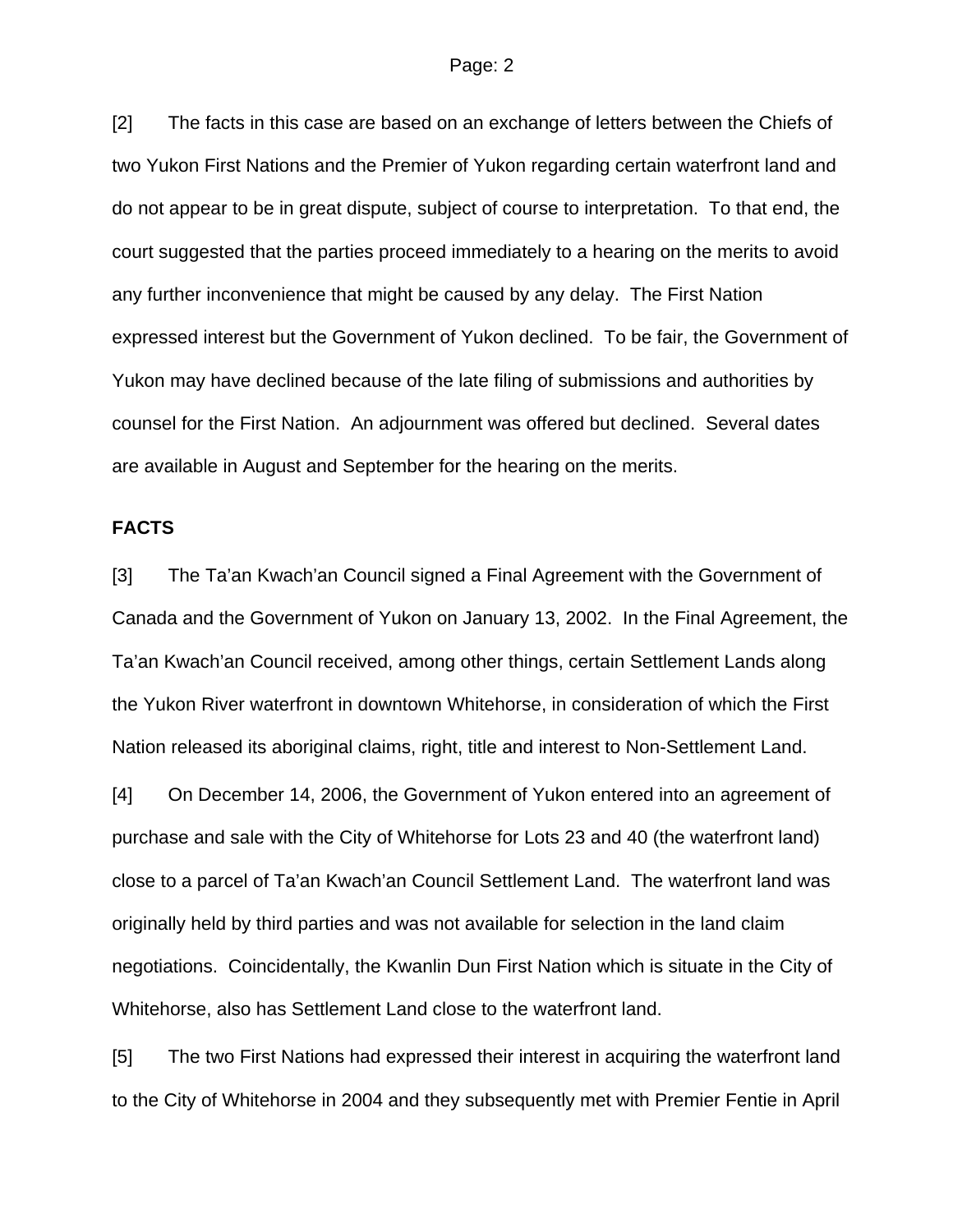2005, to discuss their interest in the waterfront land. The waterfront land is within the traditional territory of each First Nation.

[6] The Premier wrote to the Chiefs of the First Nations on April 26, 2005, confirming the discussion and indicating:

> "… the Yukon Government is prepared to discuss the various options available for these two properties, including the possible sale of these lots, with the Kwanlin Dun First Nation and the Ta'an Kwach'an Council once the Canada Winter Games have been completed in 2007."

[7] Further correspondence from Kwanlin Dun First Nation indicated that the waterfront land would complement its plans for a cultural centre as well as a mixture of commercial, retail and office space on waterfront land that Kwanlin Dun selected in its Final Agreement. The Premier also indicated that the Government of Yukon "must act in the public interest regarding the future disposition of these lands."

[8] On March 19, 2007, the Chief of Ta'an Kwach'an Council wrote the Premier of Yukon confirming that the Canada Winter Games were completed. She suggested a meeting to discuss their interest in purchasing the lands. The Premier replied on June 6, 2007, that once the transfer of the lands was completed and the lands were held by the Commissioner, "we will be in a position to meet to discuss various available disposal options for the properties," subject to the public interest.

[9] There was no further communication from the Premier about the lands until he telephoned the Chief of Ta'an Kwach'an Council on June 19, 2008, to advise that he intended to advertise the lands for sale by public tender.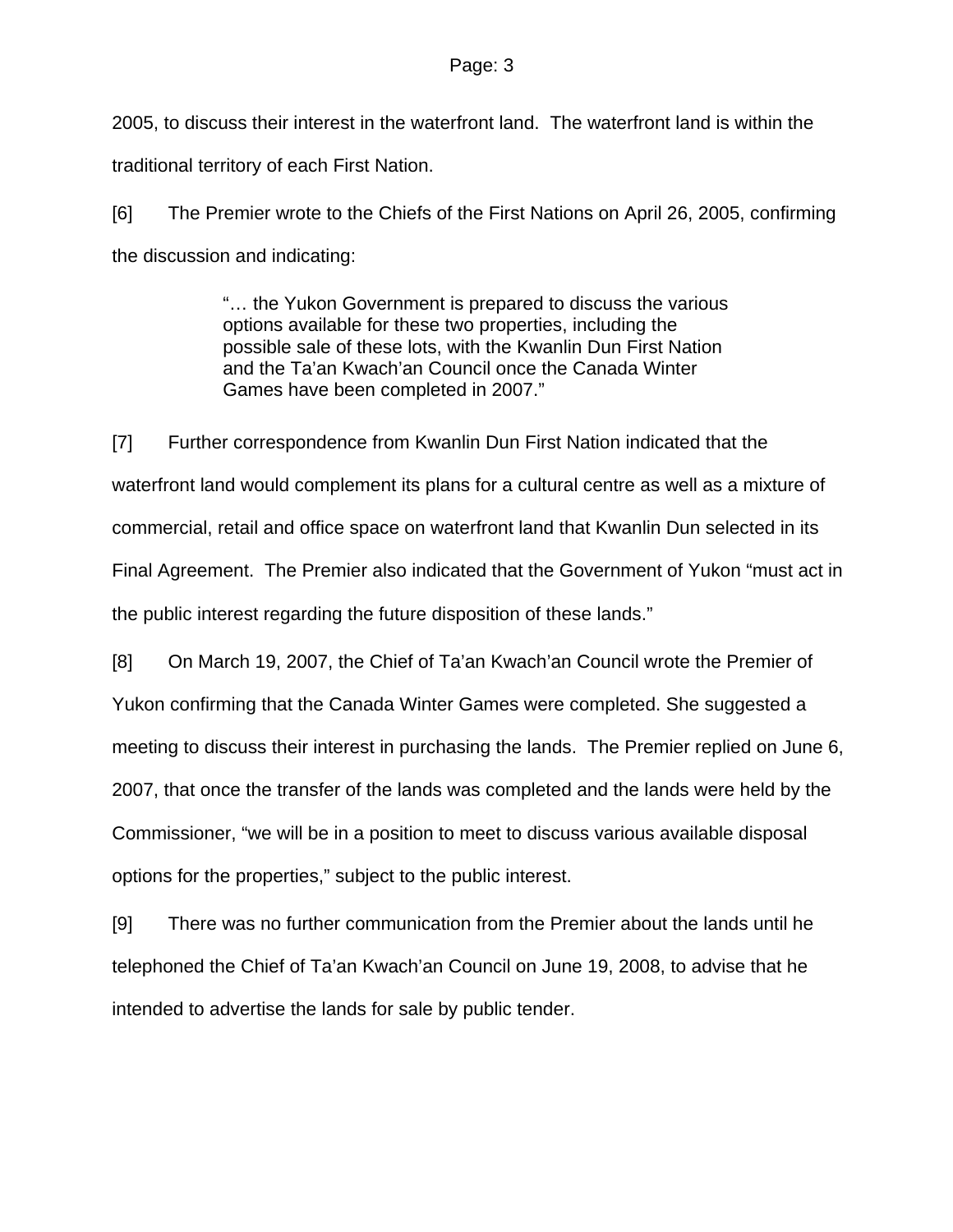[10] The Premier followed up with a letter dated June 20, 2008 notifying the First Nation of the public tender to be advertised on June 25, 2008 with a tender opening date of July 17, 2008. The letter concluded:

> "In closing, I encourage and look forward to First Nation Government participation in the bidding process. If successful, your government will be able to take advantage of this unique opportunity and undertake a substantial endeavour on the Whitehorse waterfront of which all Yukon people can be proud. I wish you every success."

[11] The Chief made several attempts to speak to the Premier but the Premier did not return her calls.

[12] The Chief of Ta'an Kwach'an Council wrote the Premier on July 15, 2008 requesting that he retract the public tender process and meet with the two First Nations to reach an agreement for the transfer of the waterfront land.

[13] The public tender proceeded and the Ta'an Kwach'an Council filed its petition on July 16, 2008. On the same day, counsel for the parties appeared in court and agreed to suspend the tender process until this application for an interlocutory injunction could be heard on July 23, 2008. On the latter date, the parties agreed that the bids could be opened as it might affect the position of the parties. Two bids were received, one from Ta'an Kwach'an Council and one from Vuntut Gwichin First Nation. The Vuntut Gwichin bid was the highest for each property comprising the waterfront land.

[14] The Director of the Lands Branch of the Government of Yukon filed an affidavit explaining the history of the waterfront land. He explained that he decided to coordinate the Government of Yukon tender with the City of Whitehorse tender which was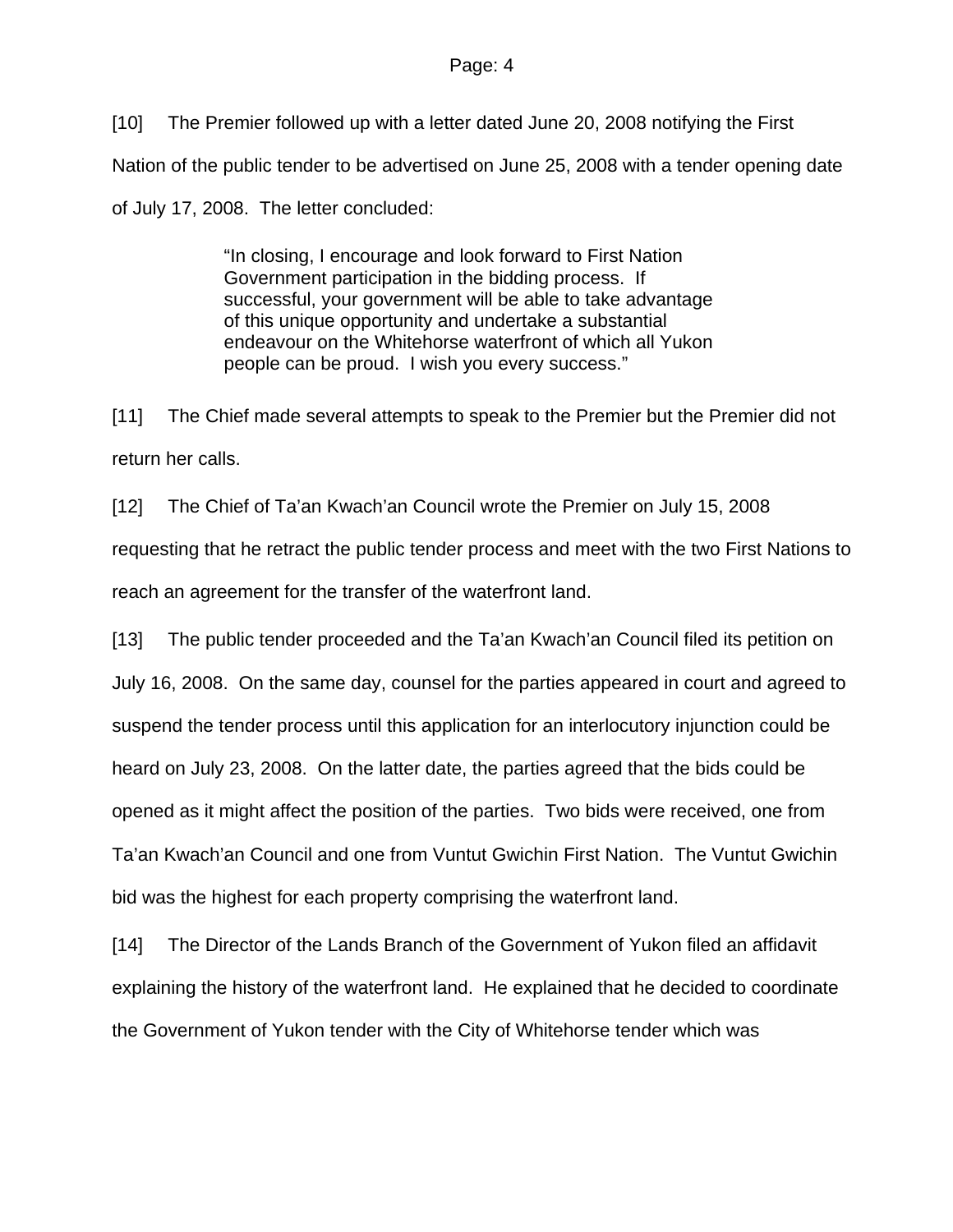proceeding on July 18, 2008, for different lots on the waterfront. The City of Whitehorse did not receive any bids on its lots.

[15] The Director advised that the *Lands Act,* R.S.Y. 2002 did not apply but the Government of Yukon adheres to the spirit and intent of the *Lands Act*. He stated:

> "Section 3(2) of the *Lands Act* provides that the Minister may dispose of Yukon lands only after receiving an application or by public tender."

[16] He also stated that the land should be sold for not less than the appraised value which had been established by a commercial appraisal, obtained by the City of Whitehorse.

[17] On July 18, 2008, the Vuntut Gwichin advised the Government of Yukon that it would be looking to the government for any damages suffered by it as a result of this court proceeding.

[18] The Director further stated:

"In my opinion the integrity of the commercial tendering process would be severely impacted if an injunction is granted because the current bidders were the only ones to organize and submit their bids within the time limitation. If it is decided that another tender call is required, the current bidders would be prejudiced as another tender will provide an opportunity for others to submit bids. The bidders are also prejudiced by having their deposits held in the interim. It is important therefore that the sealed bids be opened as soon as possible."

[19] The Ta'an Kwach'an Council has given its undertaking to pay any damages that may arise out of the granting of an injunction.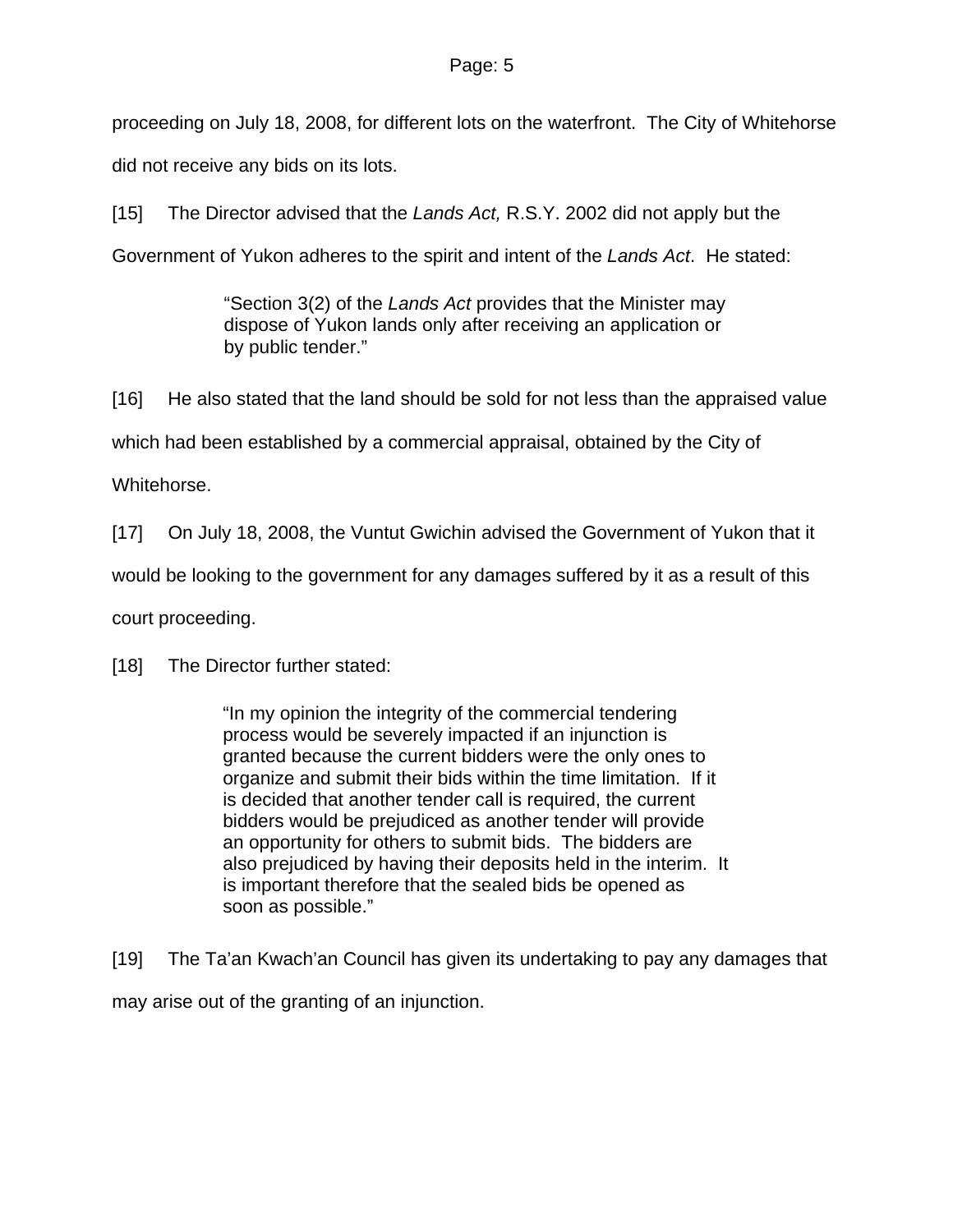## **THE LAW OF INTERLOCUTORY INJUNCTIONS**

[20] The parties agree that *RJR – MacDonald Inc.* v. *Canada (Attorney General)*, [1994] 1 S.C.R. 311, provides the test that must be satisfied by the applicant to obtain an interlocutory injunction. The Ta'an Kwach'an Council must establish that:

- 1. There is a serious question to be tried.
- 2. The applicant will suffer irreparable harm if the injunction is not granted.
- 3. The balance of convenience, taking into account the public interest, must favour the injunction.

[21] Failure to satisfy any one of these branches results in a dismissal of the interlocutory injunction application.

[22] *RJR – MacDonald* gives the following helpful guidance to the chambers judge in applying the three part test.

## **Serious question**

[23] The judge, in determining whether the applicant has demonstrated a serious question to be tried, must make a preliminary assessment of the merits of the case. The claim must not be frivolous or vexatious. The threshold is a low one, except in a few rare circumstances.

## **Irreparable harm**

[24] Irreparable harm refers to the nature of the harm rather than to its magnitude.

[25] At para. 59, of *RJR – MacDonald*, the Supreme Court says that "irreparable" refers to harm which cannot be quantified in monetary terms or which cannot be cured, usually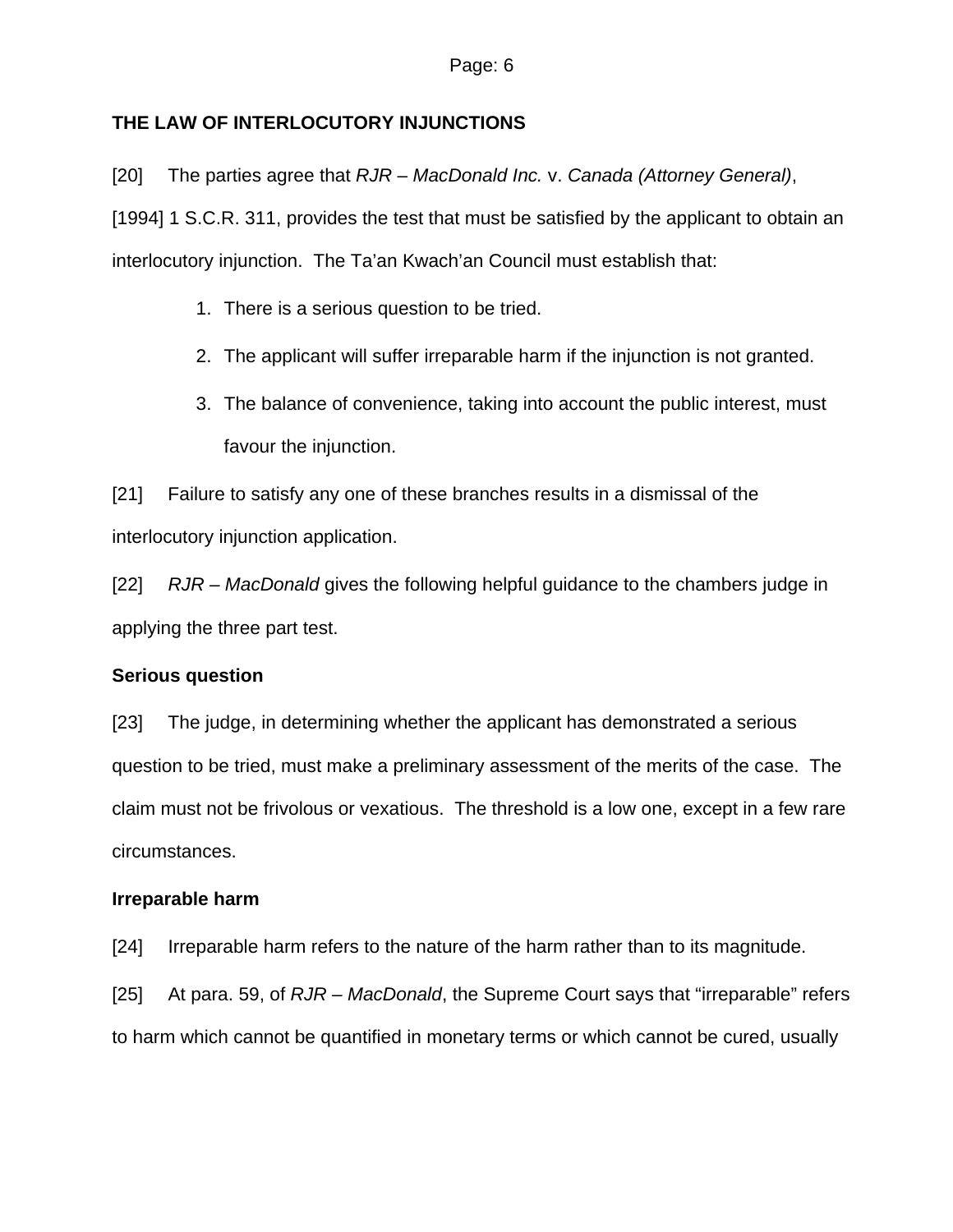because one party cannot collect damages from the other. The Court also says at para.

58 that:

At this stage the only issue to be decided is whether a refusal to grant relief could so adversely affect the applicants' own interests that the harm could not be remedied if the eventual decision on the merits does not accord with the result of the interlocutory application.

[26] The Supreme Court also recognized at paras. 60 and 61 that the task of

assessing irreparable damage is different in Charter cases because damages are not the

primary remedy. Thus, it states that even where financial damage is capable of

quantification, it could constitute irreparable harm.

### **Balance of convenience**

[27] The Supreme Court stated in *RJR – MacDonald* at para. 62, that:

The third test to be applied in an application for interlocutory relief was described by Beetz J. in Metropolitan Stores at p. 129 as: "a determination of which of the two parties will suffer the greater harm from the granting or refusal of an interlocutory injunction, pending a decision on the merits". In light of the relatively low threshold of the first test and the difficulties in applying the test of irreparable harm in Charter cases, many interlocutory proceedings will be determined at this stage.

[28] There are many factors to be considered depending on the circumstances of each

case. The Supreme Court stated that the public interest is a "special factor" but "the

government has no monopoly on the public interest" (para. 65, *RJR – MacDonald).*

[29] Specifically the court stated:

[66] It is, we think, appropriate that it be open to both parties in an interlocutory Charter proceeding to rely upon considerations of the public interest. Each party is entitled to make the court aware of the damage it might suffer prior to a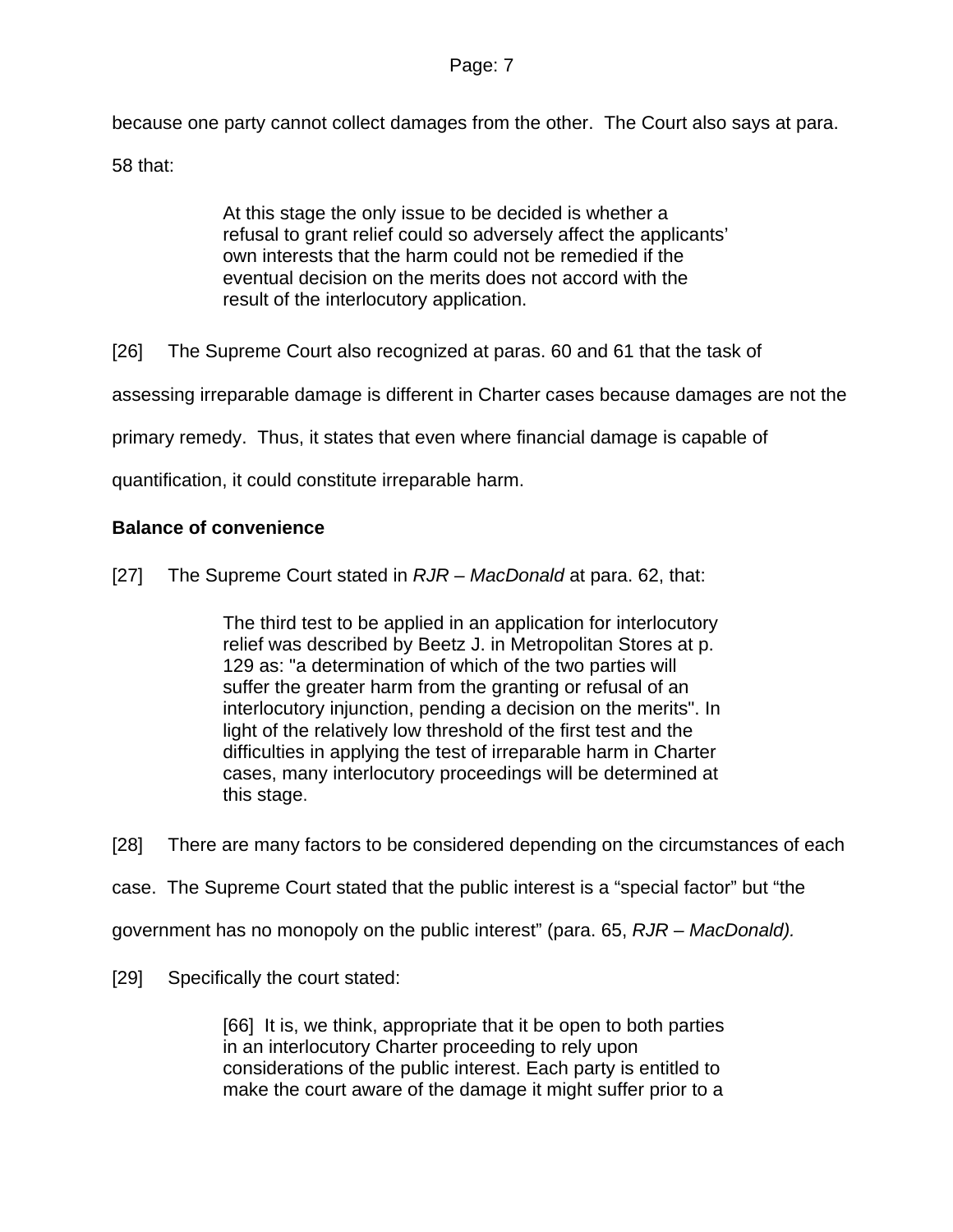decision on the merits. In addition, either the applicant or the respondent may tip the scales of convenience in its favour by demonstrating to the court a compelling public interest in the granting or refusal of the relief sought. "Public interest" includes both the concerns of society generally and the particular interests of identifiable groups.

[68] When a private applicant alleges that the public interest is at risk that harm must be demonstrated. This is since private applicants are normally presumed to be pursuing their own interests rather than those of the public at large. In considering the balance of convenience and the public interest, it does not assist an applicant to claim that a given government authority does not represent the public interest. Rather, the applicant must convince the court of the public interest benefits which will flow from the granting of the relief sought.

[30] It is also useful to review the recent decision of the Federal Court of Appeal in *Musqueam Indian Band* v. *Canada,* 2008 FCA 214. In that case, Canada was proceeding to sell office space, including the Sinclair Centre in downtown Vancouver. On March 9, 2007, Canada announced it would proceed with marketing these properties and notified a number of bands including the Musqueam, who were in the process of negotiating a treaty with Canada and claim all of Vancouver, and beyond, as its traditional territory. The Musqueam raised a number of issues by letter dated March 29, 2007, including the Crown's obligation to accommodate aboriginal interests, the fact that the properties could form part of their settlement and the Musqueam need for more land for housing.

[31] Canada advertised the property sale on May 1, 2007 and had an informational meeting with the Musqueam for about one hour. The Musqueam were told that Canada would be able to repurchase the property. Canada requested information from the Musqueam on the "special significance" of the property to the Musqueam and were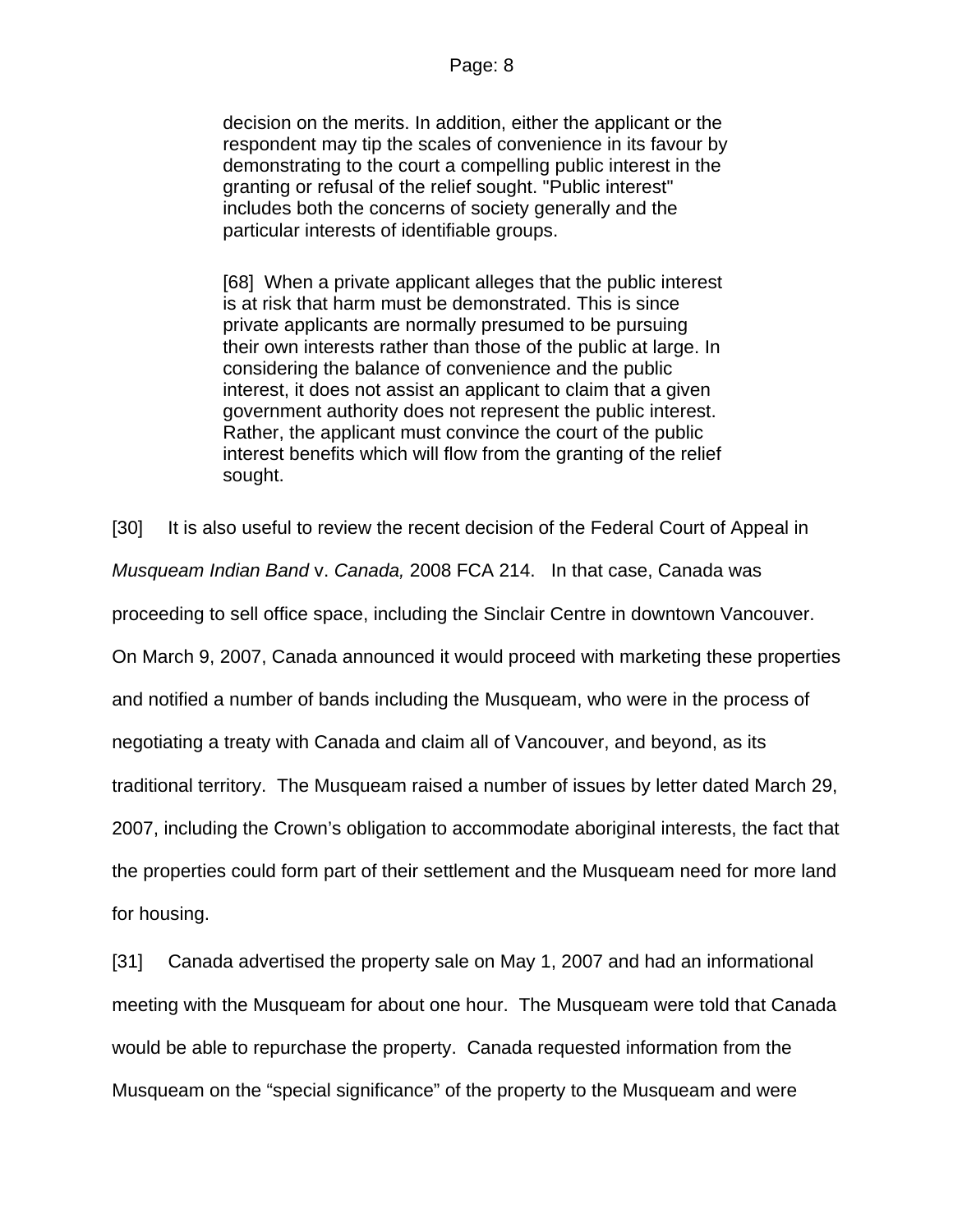provided with expert reports on the historical use of the area which did not address their claim about a land shortage or any unique attachment to the properties in particular.

[32] Canada proceeded to sell the properties for a price in excess of \$100,000,000 with leasebacks that included the right of Canada to repurchase the properties at the end of the leases and a first right of refusal if the owner wished to sell the properties. Canada stated that it had fulfilled its obligation to consult.

[33] At the time of the injunction hearing, Canada estimated that delay would cost a \$33 million reduction in purchase price based upon a 12 month judicial review.

[34] On September 28, 2007, the motions judge granted the interlocutory injunction restraining the sale until the full hearing on whether there was a failure of the Crown to consult Musqueam. He ordered Musqueam to serve and file an undertaking in damages in favour of Canada in the amount of two million dollars.

[35] The Federal Court of Appeal reversed the decision of the motions judge and dismissed the motion for an interlocutory injunction. The court made some significant comments on interlocutory injunctions which place the Musqueam case in its context:

> [4] The effect of the Motions Judge's approach to the test laid out in *RJR-MacDonald* is to provide aboriginal groups (who complain that the federal government has failed to consult them) with what amounts to a veto over the federal government transferring title to property located in any area claimed as traditional territory of that group, despite the fact that the Aboriginal group has made no claim that (1) possible degradation to the property affecting its aboriginal rights might occur in the event the property is transferred; and (2) it requires that specific property for its own use. Such a result eliminates the need for the aboriginal group to show irreparable harm and does not respect the balance between societal interests and aboriginal interests that the Supreme Court of Canada was attempting to achieve in developing the duty to consult grounded in the honour of the Crown.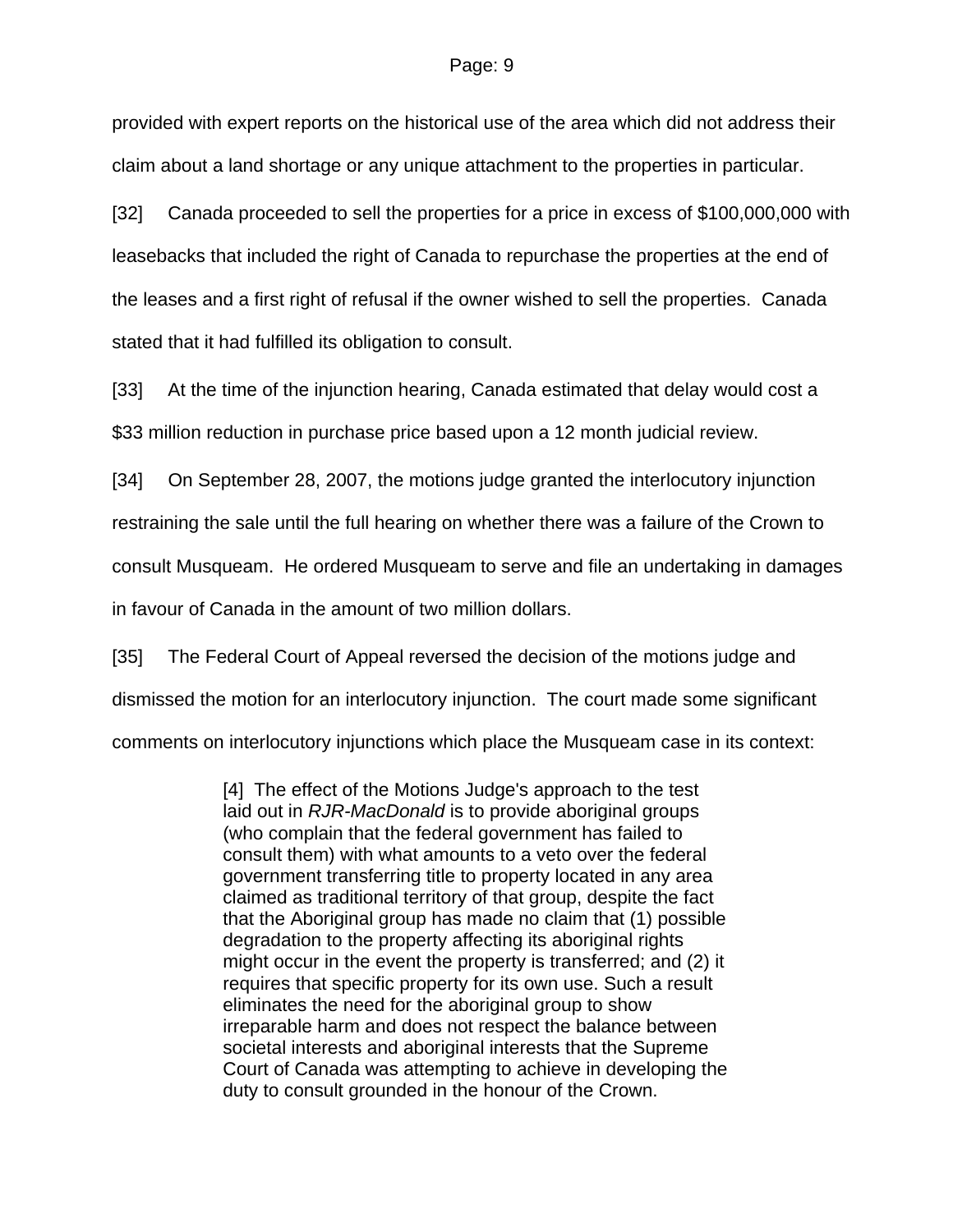## and later,

[59] It was argued that refusing an injunction in this case would set a precedent in that the Crown could always claim that there was no irreparable harm because damages could always be an adequate remedy. I do not agree. Each case has its own particular facts. Where an Aboriginal band leads evidence of unique need, special connections to the land in question, or a potential change in the character of the land in question, the result may well be different.

[36] It is important to clarify that the Supreme Court of Canada has already stated that the duty to consult, grounded in the honour of the Crown, does not give a First Nation any *veto* right. The Federal Court of Appeal, in my view, has used the word "*veto*" only as to "the effect of the motion judge's approach" based upon the particular facts of the Musqueam case. In the case before me no veto is sought, nor would it be granted.

[37] The Federal Court of Appeal found that the Musqueam failed to establish the

necessary requirements for irreparable harm because the Musqueam could receive

monetary compensation equal to the value of the properties and buy vacant land.

Canada also retained the right to repurchase the properties.

[38] Further, the balance of convenience favoured Canada because of the inadequate and limited undertaking as to damages ordered by the motions judge.

[39] The Federal Court of Appeal was critical of the motions judge's use of the term "fairly arguable" on the serious questions branch but did not find it necessary to pursue the serious question issue because of its decision to dismiss the interlocutory injunction application on the irreparable harm and balance of convenience branches. It is worth noting that the Musqueam case is based upon an Indian band in the process of negotiating a land claim whereas the Ta'an Kwach'an Council has a signed treaty.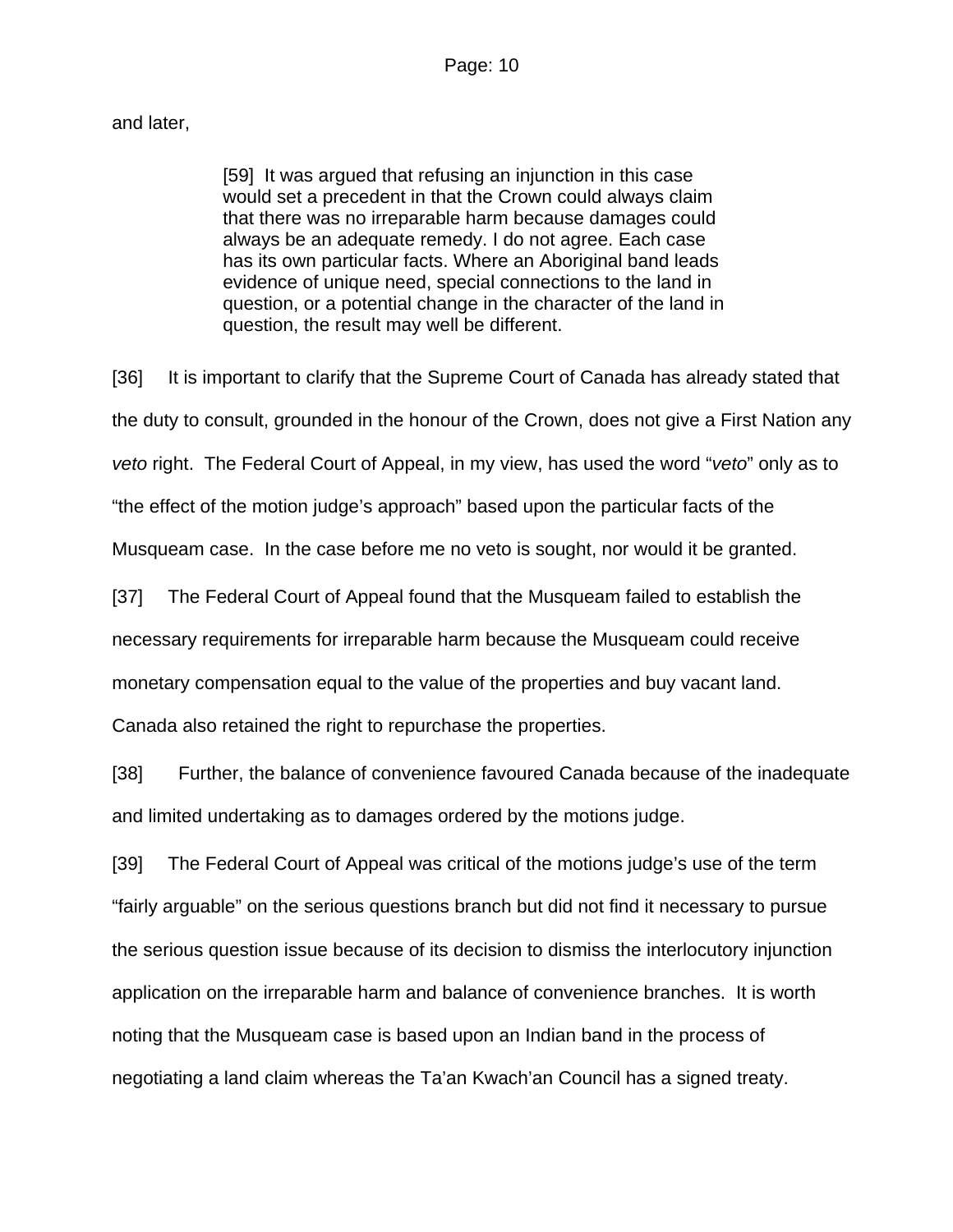## **APPLICATION TO THE FACTS**

#### **Serious question**

[40] Ta'an Kwach'an council submits that there are two serious questions to be considered. The first is whether the Government of Yukon has a duty to consult and accommodate based upon the signed Final Agreement and the principles established in *Mikisew Cree First Nation* v. *Canada*, 2005 SCC 69. The second is whether the Government of Yukon has a duty of procedural fairness grounded in the honour of the Crown that arises out of the exchange of correspondence between the Ta'an Kwach'an Council and the Premier of Yukon.

[41] I am mindful of the Supreme Court admonition to conduct a limited review of the question to be tried at a future hearing. Although I don't consider the legal question to be one of those rare exceptions requiring greater analysis, some discussion is warranted.

[42] The Government of Yukon submits that Ta'an Kwach'an Council has released its aboriginal title against the land in question which was in third party hands at the date of the Final Agreement. Although the property lies in the traditional territory of the Ta'an Kwach'an, the Government of Yukon says there is no adverse effect on treaty rights that would engage the duty to consult and accommodate. Indeed, there is no reference in the correspondence to treaty rights in the Final Agreement. Ta'an Kwach'an Council submits that Chapter 22, entitled Economic Development Measures, is engaged.

[43] The second question is not related to the Final Agreement. Ta'an Kwach'an Council submits that there is a free standing duty of procedural fairness grounded in the honour of the Crown, that is independent of any treaty. There is undoubtedly a common law duty of procedural fairness and Ta'an Kwach'an Council submits this duty is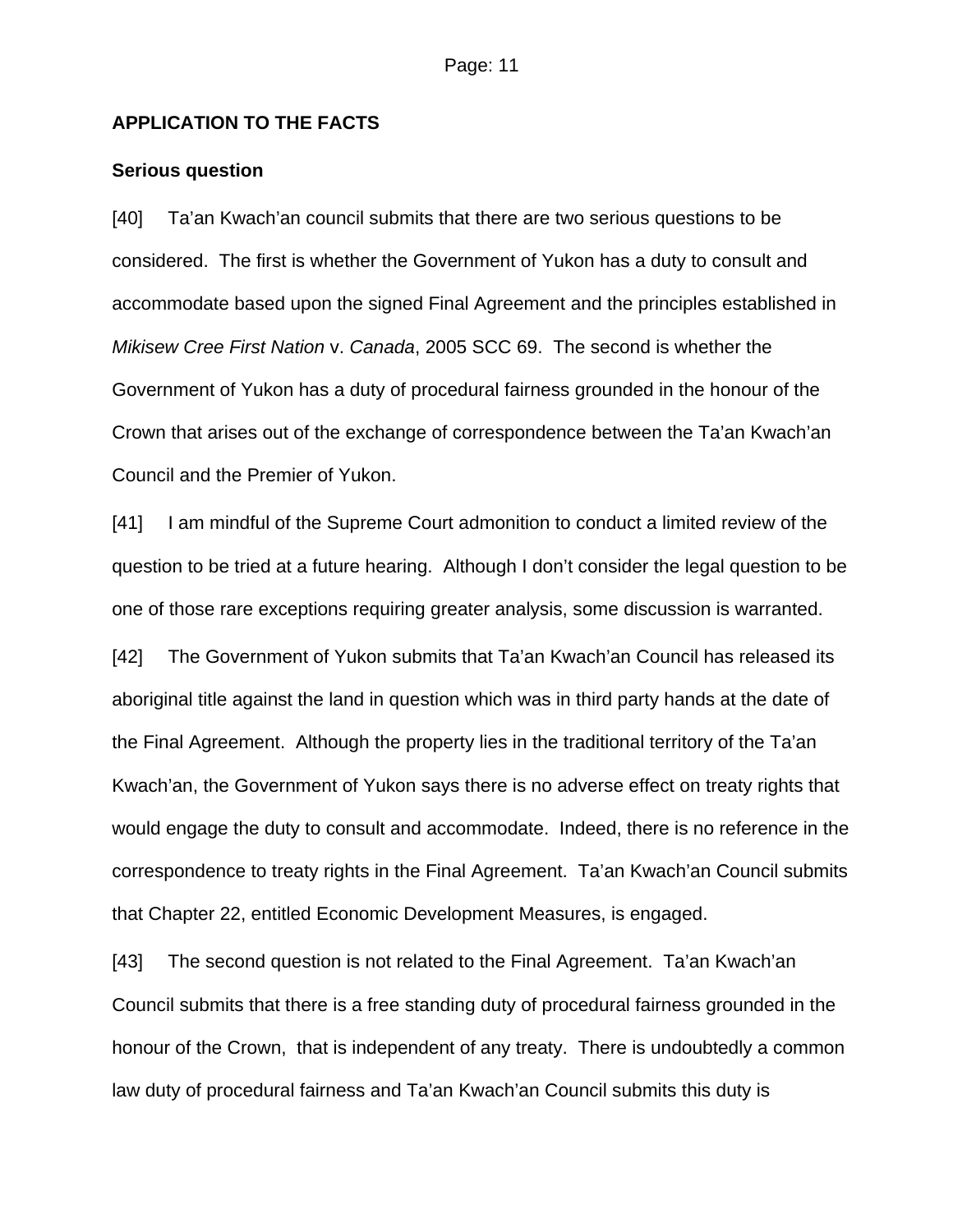enhanced when the Yukon Government deals with First Nations. It relies upon the

principle expressed by McLachlin, C.J., in *Haida Nation* v. *British Columbia (Minister of* 

*Forests)* 2004 SCC 73, a case decided in the context of the duty to consult and

accommodate:

[16] The government's duty to consult with Aboriginal peoples and accommodate their interests is grounded in the honour of the Crown. The honour of the Crown is always at stake in its dealings with Aboriginal peoples: see for example *R. v. Badger*, [\[1996\] 1 S.C.R. 771](http://www.lexisnexis.com/ca/legal/search/runRemoteLink.do?service=citation&langcountry=CA&risb=21_T4244857428&A=0.7879226706408317&linkInfo=CA%23SCR%23year%251996%25page%25771%25vol%251%25sel2%251%25sel1%251996%25&bct=A), at para. 41; *R. v. Marshall*, [\[1999\] 3 S.C.R. 456.](http://www.lexisnexis.com/ca/legal/search/runRemoteLink.do?service=citation&langcountry=CA&risb=21_T4244857428&A=0.7951436545419387&linkInfo=CA%23SCR%23year%251999%25page%25456%25vol%253%25sel2%253%25sel1%251999%25&bct=A) It is not a mere incantation, but rather a core precept that finds its application in concrete practices.

[44] This theme was again addressed by Binnie J. in the *Mikisew Cree* case which

involved the interpretation of an historic treaty. He stated at paras. 51 and 54:

[51] … The honour of the Crown exists as a source of obligation independently of treaties as well, of course. In *Sparrow, Delgamuukw v. British Columbia* [\[1997\] 3 S.C.R.](http://www.lexisnexis.com/ca/legal/search/runRemoteLink.do?service=citation&langcountry=CA&risb=21_T4252612076&A=0.4035791106154343&linkInfo=CA%23SCR%23year%251997%25page%251010%25vol%253%25sel2%253%25sel1%251997%25&bct=A)  [1010,](http://www.lexisnexis.com/ca/legal/search/runRemoteLink.do?service=citation&langcountry=CA&risb=21_T4252612076&A=0.4035791106154343&linkInfo=CA%23SCR%23year%251997%25page%251010%25vol%253%25sel2%253%25sel1%251997%25&bct=A) *Haida Nation* and *Taku River*, the "honour of the Crown" was invoked as a central principle in resolving aboriginal claims to consultation despite the absence of any treaty.

[54] … Treaty making is an important stage in the long process of reconciliation, but it is only a stage. What occurred at Fort Chipewyan in 1899 was not the complete discharge of the duty arising from the honour of the Crown, but a rededication of it.

[45] It is not necessary to examine these submissions extensively until the hearing of

the petition. In my preliminary view, the facts in this case raise a serious question to be

tried with respect to the duty of procedural fairness and the honour of the Crown.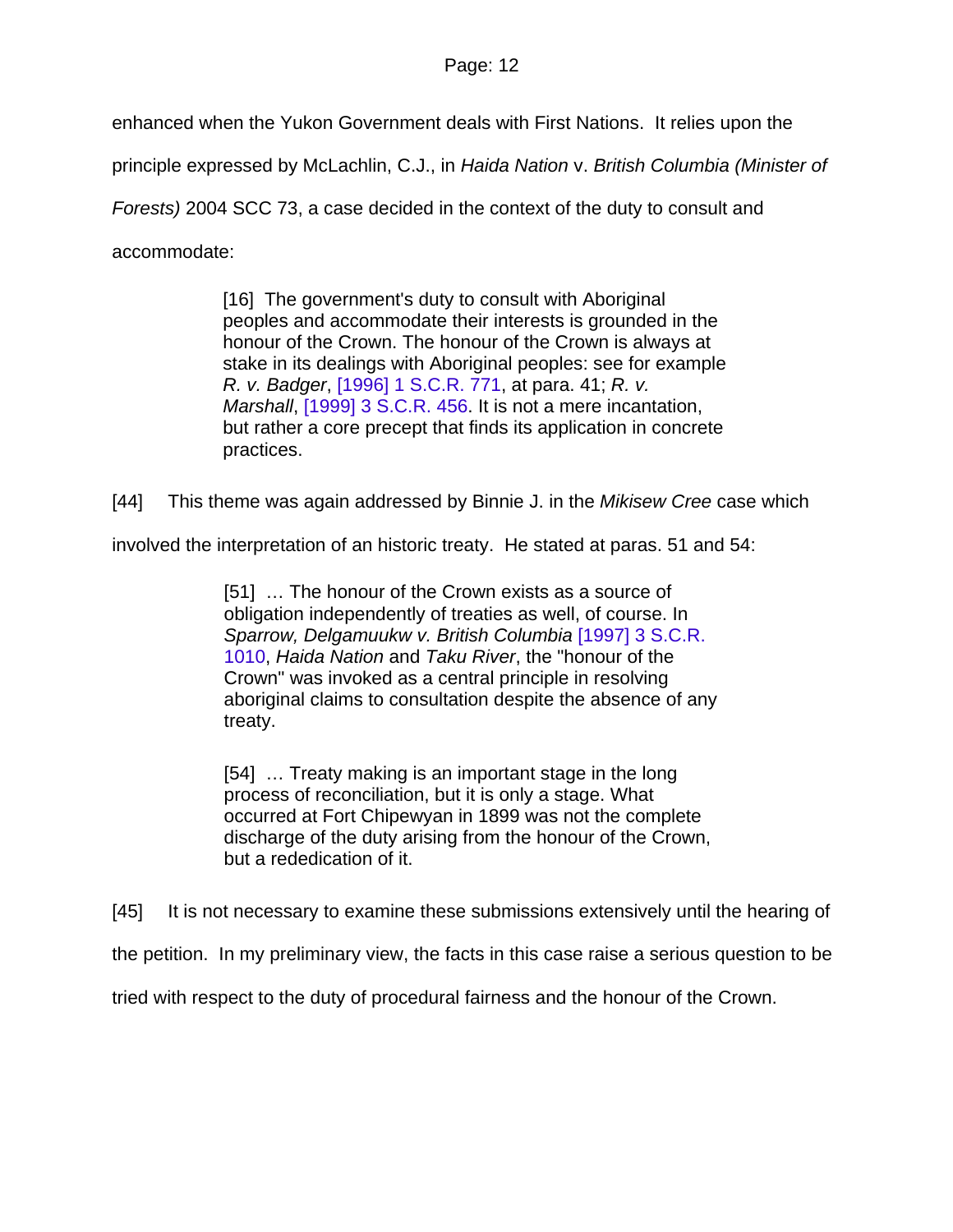#### **Irreparable harm**

[46] The Government of Yukon submits that the Ta'an Kwach'an Council has no special "legal interest" in the land and characterizes the communication as a commercial discussion with a "developer" giving rise to no greater duty than that owed to a private developer.

[47] The Government of Yukon also submits that there is other land available from the City of Whitehorse in the waterfront area so that the harm is not irreparable.

[48] The Ta'an Kwach'an Council takes the position that what is at stake is whether the First Nation has the right to a *bona fide* good faith discussion with the Government of Yukon on "the various options available", to use the Premier's words, for the waterfront land. In other words, it is not seeking a declaration that it is entitled to the waterfront land.

[49] The claim of the First Nation to a *bona fide* good faith discussion can be distinguished from the Musqueam case. The waterfront land in Whitehorse is clearly identified and the reason for their interest is clearly stated. It relates to their economic development and enhancement of their settlement lands on the Whitehorse waterfront.

[50] This is not a case of a claim for damages arising from a failure to discuss various options available for the sale of particular land. It is a case where the claim (if it succeeds at the hearing on the merits) is to have a *bona fide* discussion, which should take place with the *status quo* preserved. In my view, this is not a case where irreparable harm is a question of monetary damage but rather whether the failure to grant the relief would render the further hearing on the merits futile or pointless as the specific waterfront land would be sold. I find that the irreparable harm branch is satisfied on the facts of this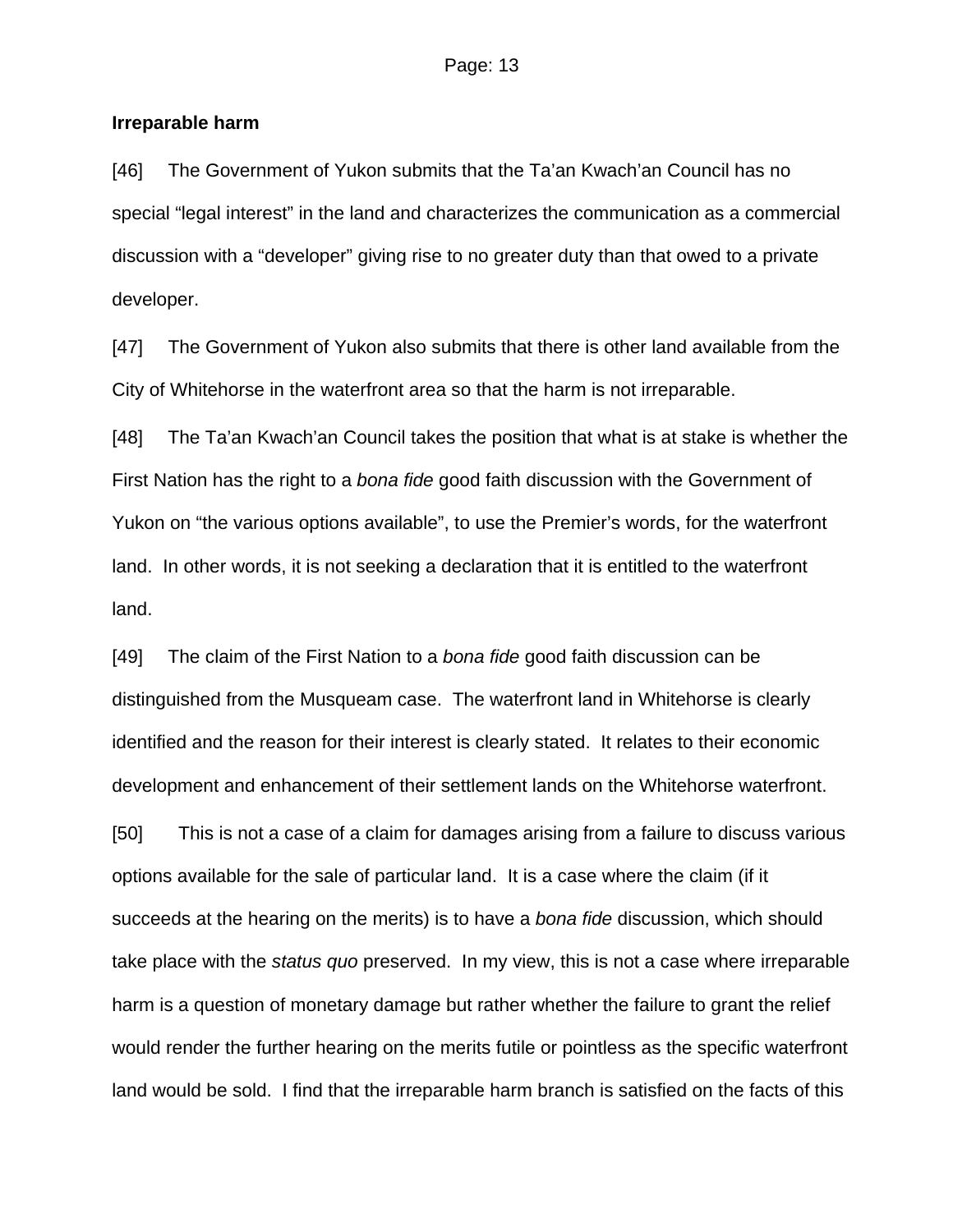application, as a failure to grant the interlocutory injunction would destroy the essence of the petitioner's case: that is, there would be no opportunity to have a *bona fide* good faith discussion of the various options available for the waterfront land. If there is an obligation to discuss the disposal, it must take place before the waterfront lands are sold.

#### **Balance of convenience**

[51] The Government of Yukon submits that the commercial tendering process would be "severely impacted" if the injunction is granted because the current bidders would be prejudiced if another tender bid is required. It also raises the questions of damage that will be suffered if the Vuntut Gwichin suffer damage in delay or for other reasons. It further submits that there are other City lots that could be available.

[52] The issue of damage in monetary terms is satisfied by the unlimited undertaking of the Ta'an Kwach'an Council to pay any damages that may be suffered by the Government of Yukon. The other City lots are of a different size and in a different location. But more to the point, the case is really about whether the honour of the Crown is engaged to require a *bona fide* discussion about the specific waterfront land.

[53] The Ta'an Kwach'an Council submits that there is no urgency in concluding the tender process and that there is a public interest in preserving the land in its present state pending the hearing of its case.

[54] The public interest in concluding the tender process does not have the same financial magnitude or consequences as in the Musqueam case and unlike that case, there has been no attempt to discuss the various options available. The public interest in concluding this tendering process must be weighed against the public interest in upholding the duty of procedural fairness grounded in the honour of the Crown. I